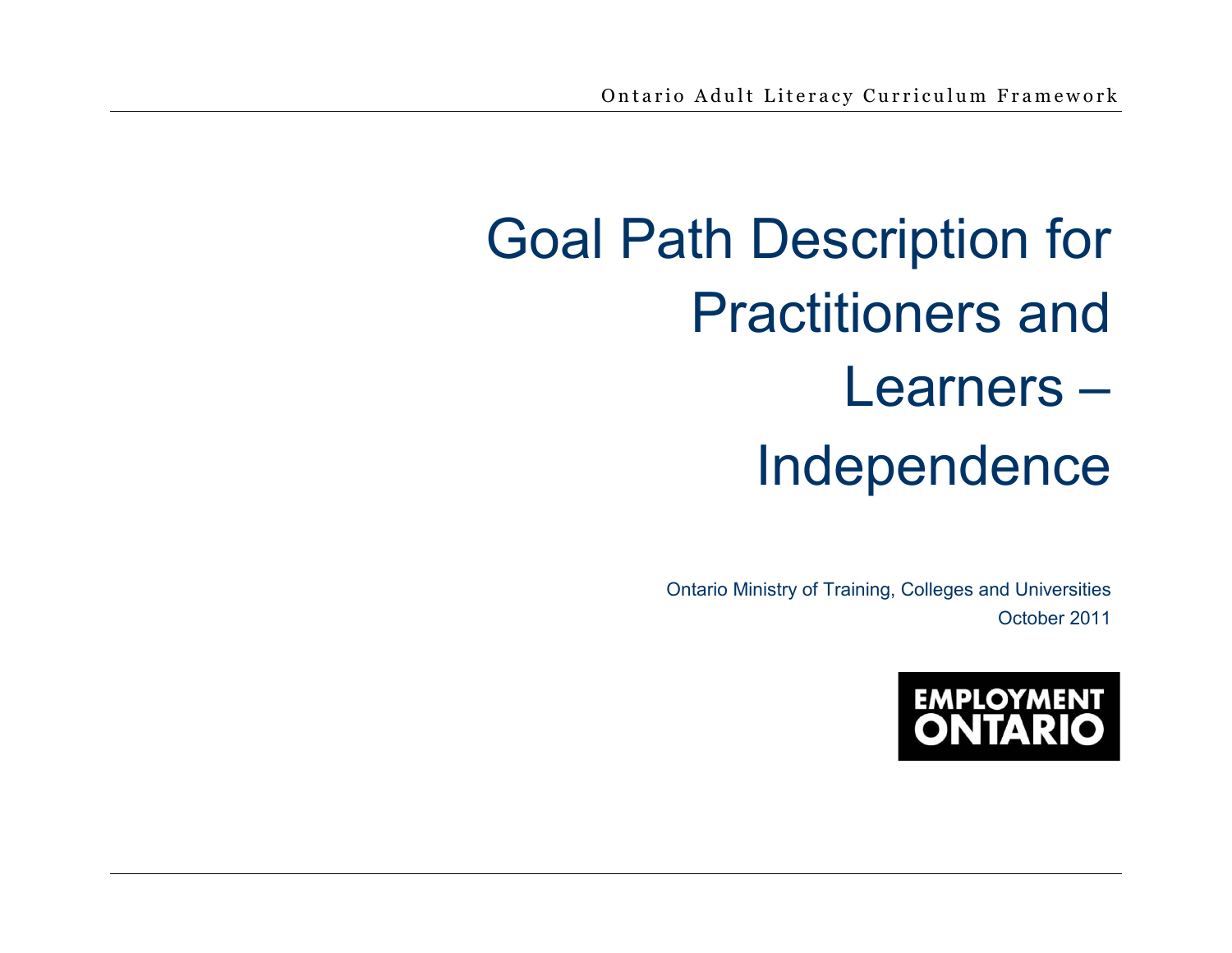## Goal Path Description for Practitioners and Learners – Independence

| <b>Independence Summary</b>               |                                                                                                                                                                                                                                                                                                                                                                                                                                                                                                                                                   |
|-------------------------------------------|---------------------------------------------------------------------------------------------------------------------------------------------------------------------------------------------------------------------------------------------------------------------------------------------------------------------------------------------------------------------------------------------------------------------------------------------------------------------------------------------------------------------------------------------------|
| What is the learner's goal <sup>1</sup> ? | The independence goal path description examines the connection between Literacy and Basic Skills (LBS)<br>service provision and transition to independence in relation to a variety of tasks in a learner's home, personal<br>life and community.                                                                                                                                                                                                                                                                                                 |
|                                           | Learners may select the independence goal initially and then may choose a different goal based on their<br>needs, interests and level of progress. In some cases, learners may work on literacy and basic skills<br>development for multiple objectives for independence (e.g. a learners may wish to develop skills to manage<br>both their basic nutritional needs and health issues at the same time).                                                                                                                                         |
|                                           | <b>Role of LBS Service Providers</b>                                                                                                                                                                                                                                                                                                                                                                                                                                                                                                              |
|                                           | LBS service providers help learners examine the benefits and opportunities in pursuing an independence goal,<br>as well as review what is involved in the process. LBS service providers work with a learner to explore whether<br>an independence goal is appropriate to the learner's needs and abilities, is feasible within the learner's means,<br>and is achievable in the learner's community. If independence is not a suitable goal, the LBS service provider<br>should help the learner explore alternative options and/or other goals. |
|                                           | LBS service providers develop a learner plan that describes the learner's goal path and includes the learning<br>activities, resources and assessment tools that prepare a learner for transitioning to independence.                                                                                                                                                                                                                                                                                                                             |
|                                           | Key questions when discussing a learner's independence goal:                                                                                                                                                                                                                                                                                                                                                                                                                                                                                      |
|                                           | Has the learner already identified a goal with another agency? If not, the LBS service provider should<br>1.<br>support the learner in identifying a goal.                                                                                                                                                                                                                                                                                                                                                                                        |
|                                           | Is the independence goal desired by the learner realistic in terms of abilities and the resources<br>2.<br>available to them, including time commitments?                                                                                                                                                                                                                                                                                                                                                                                         |
|                                           |                                                                                                                                                                                                                                                                                                                                                                                                                                                                                                                                                   |
|                                           | This goal path description has been adapted from: Foundations for Independence Project Report by Community Literacy of Ontario.                                                                                                                                                                                                                                                                                                                                                                                                                   |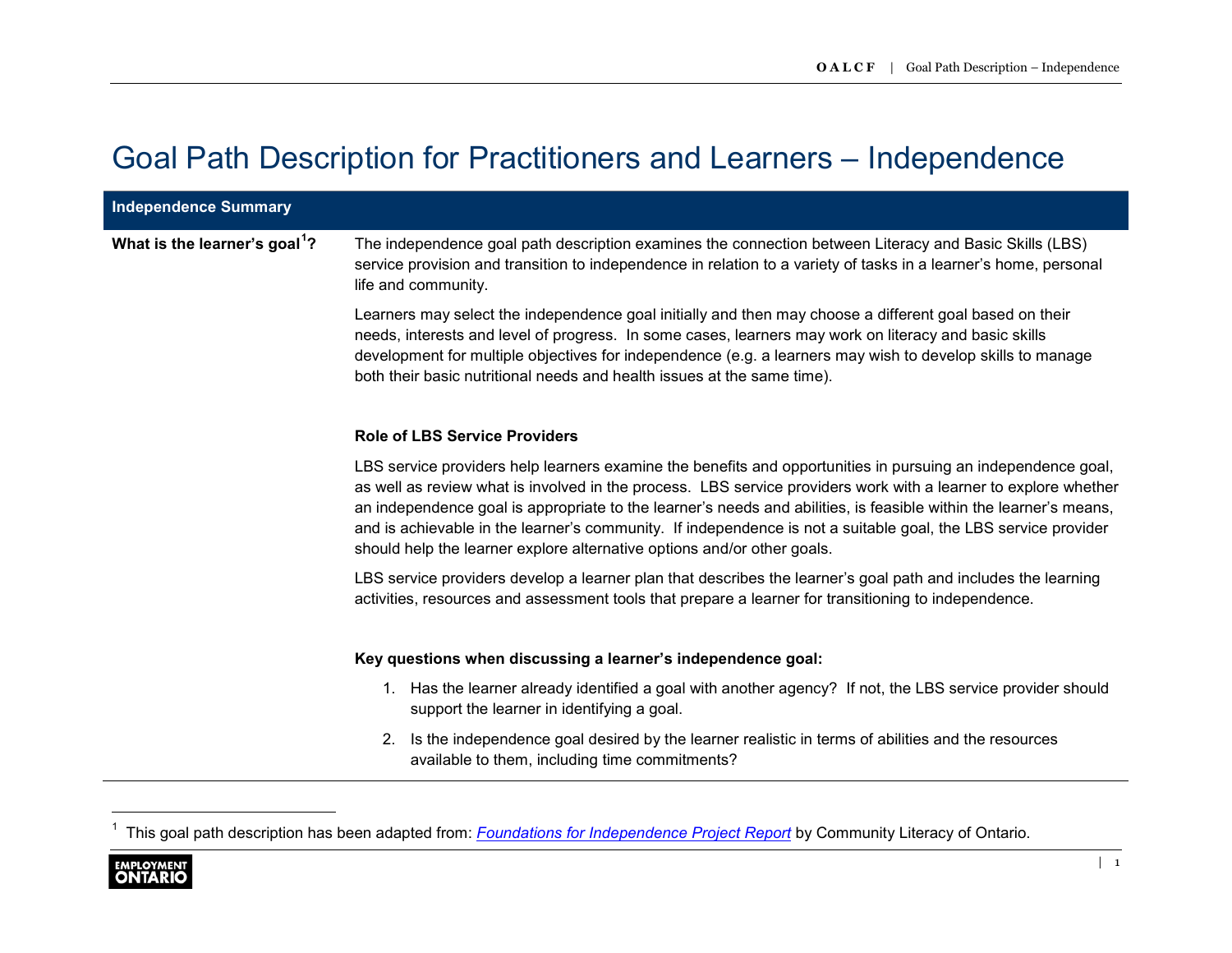|                              | Is the goal appropriate to the learner's needs and/or wants?<br>3.                                                                                                                                                                                    |
|------------------------------|-------------------------------------------------------------------------------------------------------------------------------------------------------------------------------------------------------------------------------------------------------|
|                              | What tools, resources, experiences and training does the learner already have to achieve this goal?<br>4.                                                                                                                                             |
|                              | Are there other program options that could prepare the learner for this goal?<br>5.                                                                                                                                                                   |
| What is independence?        | An independence goal can encompass a variety of outcomes, expectations or concepts of success based on a<br>learner's particular needs. In general however, LBS programming for independence can be organized under<br>four broad sets of objectives: |
|                              | manage basic needs<br>$\bullet$                                                                                                                                                                                                                       |
|                              | manage health<br>$\bullet$                                                                                                                                                                                                                            |
|                              | manage personal issues and relationships<br>$\bullet$                                                                                                                                                                                                 |
|                              | participate fully as a member of the community<br>$\bullet$                                                                                                                                                                                           |
|                              | <b>Key Questions:</b>                                                                                                                                                                                                                                 |
|                              | What are the learner's purposes and/or needs for achieving independence?<br>1.                                                                                                                                                                        |
|                              | What are the challenges for the learner in achieving independence?<br>2.                                                                                                                                                                              |
| Who is eligible and what are | Independence                                                                                                                                                                                                                                          |
| the entrance requirements?   | This goal is open to all adults in Ontario. Learners typically work on literacy and basic skills related to the four<br>objectives listed in the section above.                                                                                       |
|                              | <b>Key Questions:</b>                                                                                                                                                                                                                                 |
|                              | What is the learner's highest level of education or training?<br>1.                                                                                                                                                                                   |
|                              | What is the timeframe for completing this goal?<br>2.                                                                                                                                                                                                 |
|                              | What are the programming options that align with the learner's needs? (e.g. evening or daytime)<br>3.                                                                                                                                                 |
|                              | Can the learner commit to a set attendance schedule?<br>4.                                                                                                                                                                                            |

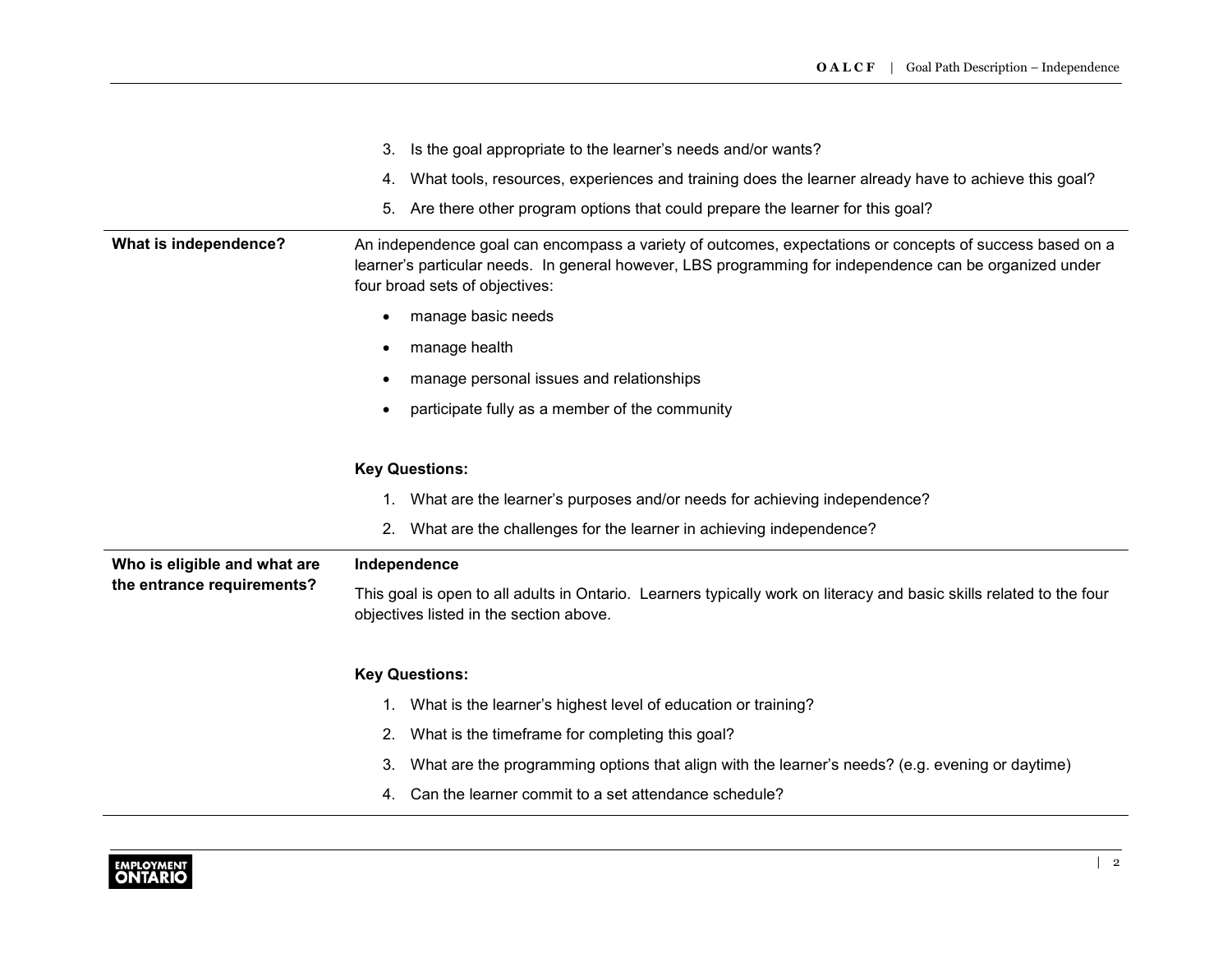| How are achievements for this<br>goal recognized? | Due to the variety of learner objectives and the transitions associated with this goal, achievement may be<br>unique for each learner. Learners, in consultation with the LBS provider, determine when they can transition to<br>the level of independence they require/desire and what constitutes achievement. |
|---------------------------------------------------|------------------------------------------------------------------------------------------------------------------------------------------------------------------------------------------------------------------------------------------------------------------------------------------------------------------|
|                                                   | Programming for independence helps learners develop the skills, knowledge and abilities needed to meet a<br>variety of personal development and community participation objectives. Independence relates to:                                                                                                     |

- home, family and community (e.g. follow medication instructions, manage family expenses or fill out a census form.)
- preparation for a variety of community certifications and courses (e.g. driver's license, First Aid certificate or basic computer course at the local library.)
- active involvement as a member of the community, whether online or in a neighborhood (e.g. vote, join a community centre, volunteer or fund raise.)

#### **Role of LBS Service Providers**

LBS service providers equip the learner with the requisite literacy and basic skills to achieve independence goals in the home and community. LBS service providers need to take into account the learner's current needs and address them when discussing and developing indicators for success. If possible, LBS service providers help the learner identify how they will obtain the required language proficiency or required supports such as note takers, assistive devices, etc.

#### **Key Questions:**

- 1. What will the independence transition look like for the learner?
- 2. What will the tasks associated with the achievements look like?

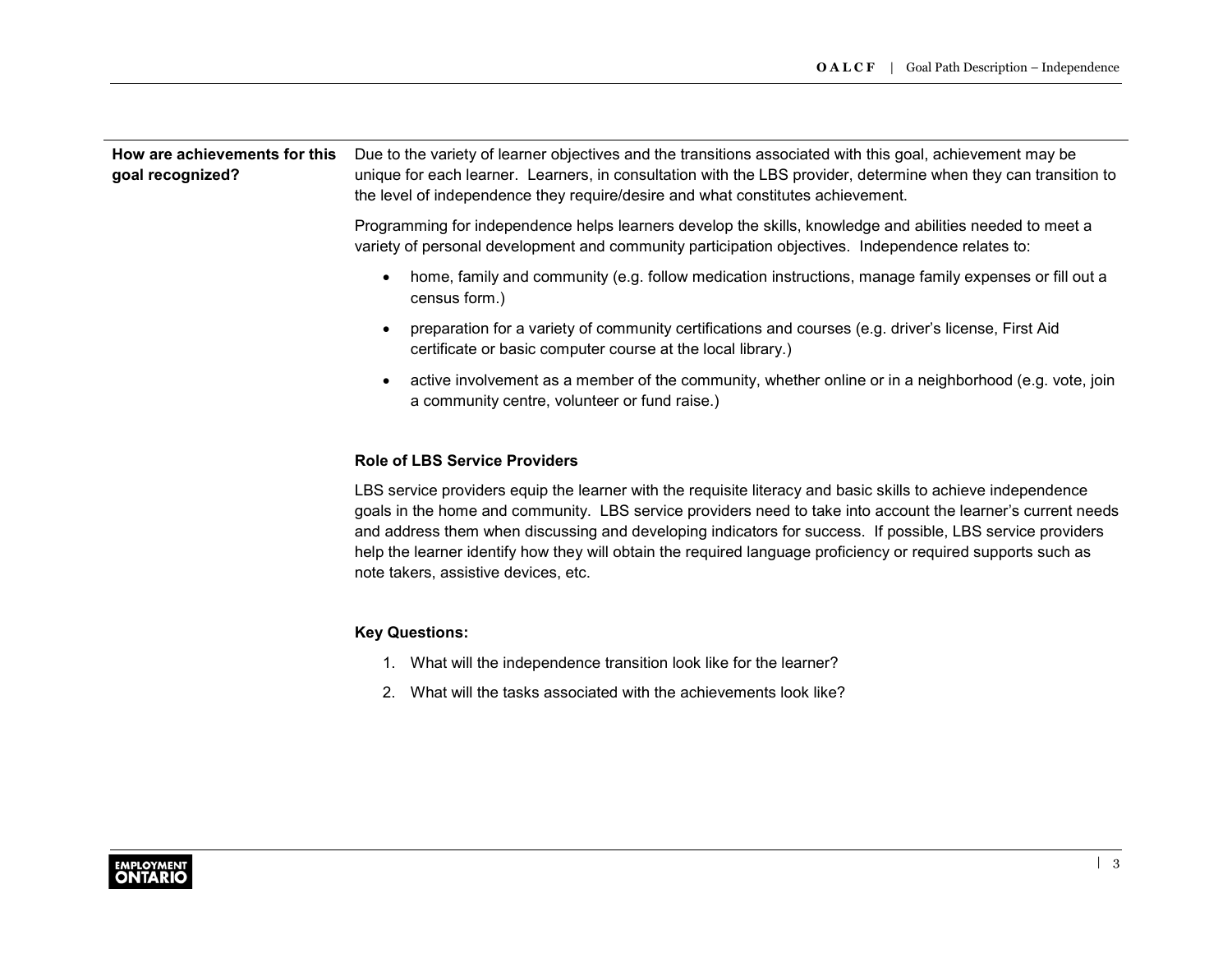| What are the learner's options<br>for independence? | Independence                                                                                                                                                                                                                         |
|-----------------------------------------------------|--------------------------------------------------------------------------------------------------------------------------------------------------------------------------------------------------------------------------------------|
|                                                     | An independence goal is a unique element of LBS programming. Learners with an independence goal may<br>need additional services and supports.                                                                                        |
|                                                     | <b>Key Questions:</b>                                                                                                                                                                                                                |
|                                                     | 1. What are the programming options (weekends, evenings and online) available in the community that<br>would meet the learner's needs in terms of language, scheduling and proximity?                                                |
|                                                     | 2. Are other agencies better suited to help the learner prepare to achieve the goal?                                                                                                                                                 |
| Are there any additional                            | Independence                                                                                                                                                                                                                         |
| requirements?                                       | Learners who have selected the independence goal path should also be referred to other service providers<br>(e.g. child care or community living agency) which can support them further in achieving the goal.                       |
|                                                     | For some learning objectives in this goal path, a learner may need certain levels of communication and<br>language proficiency. In some cases, learners may need other resources to achieve the goal (e.g. access to a<br>computer). |
|                                                     | <b>Role of LBS Provider</b>                                                                                                                                                                                                          |
|                                                     | Assist the learner in identifying whether there are additional requirements for the goal and provide referrals for<br>any applicable supports and/or services.                                                                       |
|                                                     | <b>Key Questions:</b>                                                                                                                                                                                                                |
|                                                     | Does the learner have accessibility requirements that may influence available options?<br>1.                                                                                                                                         |
|                                                     | Does the learner need accessibility or disability supports? If so which agencies or service<br>2.<br>providers should you contact?                                                                                                   |
|                                                     |                                                                                                                                                                                                                                      |

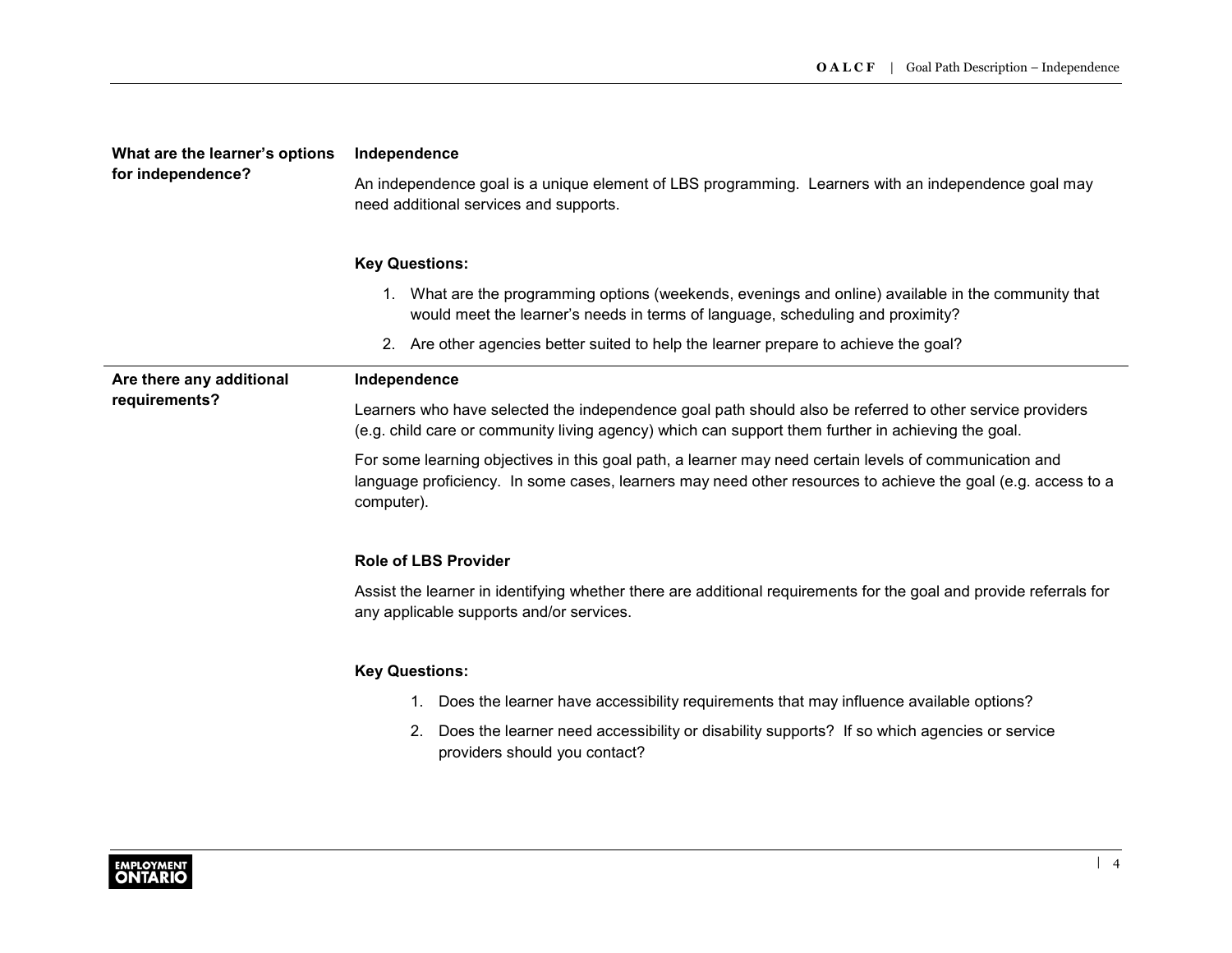**What are the costs and required supports? Are government supports available?**

Entry into LBS programming is free to all adult Ontarians. However, given the unique nature of the independence goal there may be some associated costs (e.g. costs associated with obtaining a driver's license). The questions below will help LBS service providers guide learners in identifying the costs and processes associated with their goal(s).

#### **Role of LBS Service Providers**

LBS service providers should provide the learners with the necessary supports, tools and information so that they are able to contact the appropriate agencies to determine the costs and supports that are applicable to their prospective independence goal(s).

#### **Key Questions:**

- 1. What are the financial resources the learner will require to achieve the goal?
- 2. Are there any additional costs associated with the independence goal?
- 3. Is the Ministry of Training, Colleges and Universities (MTCU) or any other government agency covering the cost of any of the wrap-around supports?
- 4. If not, does the learner have the resources to cover these cost(s)?

| <b>Key Resources</b>                                                         |                                                                                                                                                                                                                                                                                           |
|------------------------------------------------------------------------------|-------------------------------------------------------------------------------------------------------------------------------------------------------------------------------------------------------------------------------------------------------------------------------------------|
| What assessment tools and<br>learner resources are used for<br>independence? | The OALCF Selected Assessment Tools provides a sampling of assessments and resources available to<br>practitioners and assessors. To review the OALCF Selected Assessment Tools please visit<br>http://www.tcu.gov.on.ca/eng/eopg/publications/OALCF Selected Assessment Tools Mar 11.pdf |
|                                                                              | To find an appropriate collection of learning materials, please visit the OALCF Resources page of the OALCF<br>website at http://www.tcu.gov.on.ca/eng/eopg/oalcf/tools-and-resources.html.                                                                                               |
|                                                                              | For additional information, please visit the Community Literacy of Ontario's (CLO) website at<br>http://www.nald.ca/clo/, and Laubach Literacy Ontario's website at http://www.laubach-on.ca/.                                                                                            |

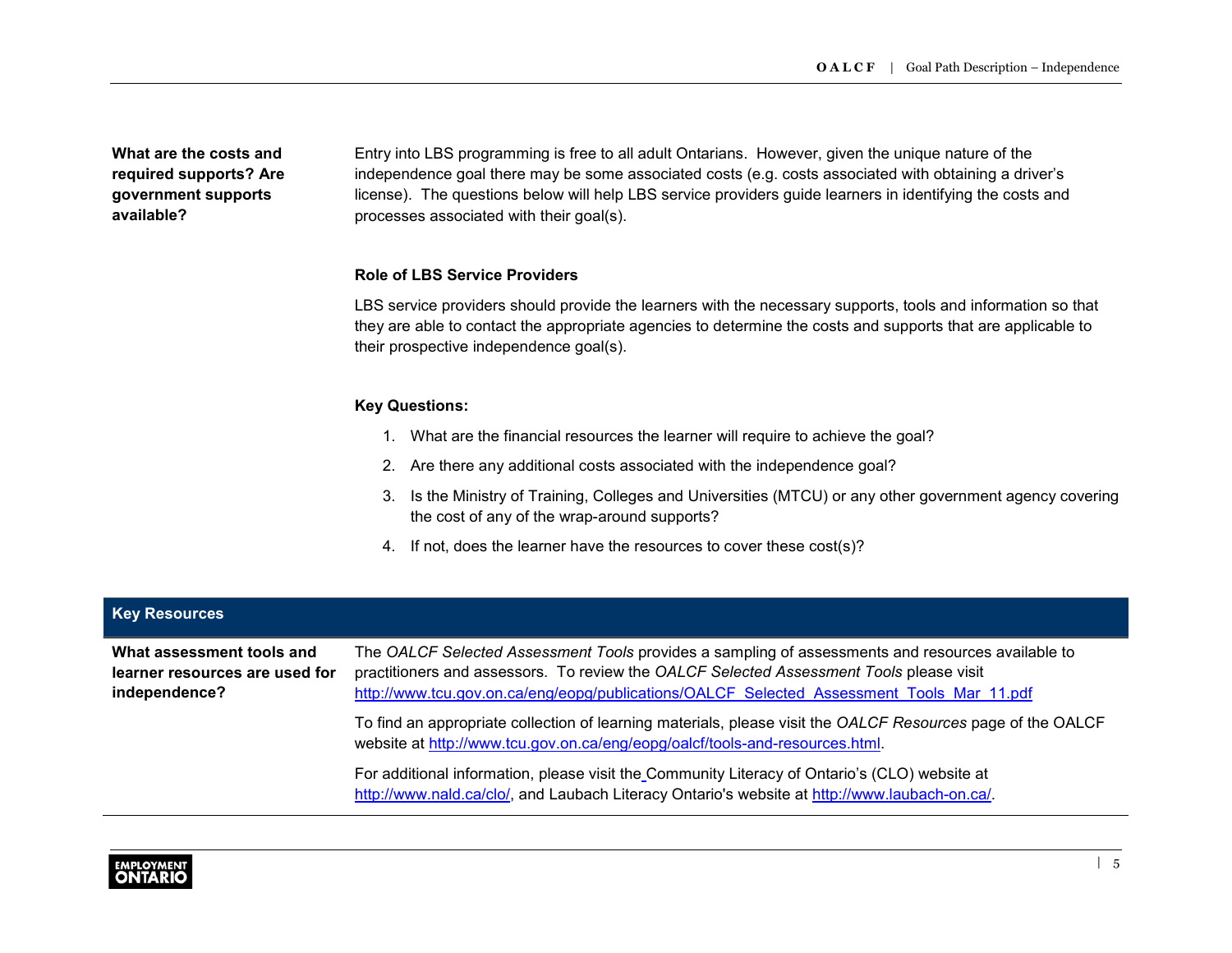**How do I know what information, referrals and supports a learner needs?** 

Learner goal attainment is closely linked to the quality of supports they receive. Supports contribute to learners' persistence in LBS programming and can be organized under five types: financial/material, academic, health, employment and social skills.

#### **Role of LBS Service Providers**

Service coordination requires LBS service providers to refer their learners to the necessary programs and supports available in the community. It is the responsibility of the LBS service providers to provide learners with the appropriate information and referrals.

#### **Key Questions:**

- 1. Has the learner already accessed supports?
- 2. What supports does the learner need? (e.g. child care, transportation, learning disability assessment or physical accommodation.)
- 3. What additional supports are needed? (e.g. income support, transportation, childcare, mental health, addiction and substance counseling or food and nutrition.)
- 4. Does the LBS service provider have the necessary information/tools to determine which supports and/or referrals the learner needs?
- 5. What other community programs or agencies could possibly help the learner achieve this independence goal?
- 6. What forms of government supports or programs could help the learner achieve this independence goal?
- 7. Are there any other issues or potential areas of concern which may need to be assessed and/or addressed by another agency?

**Independence Key Development Skills**

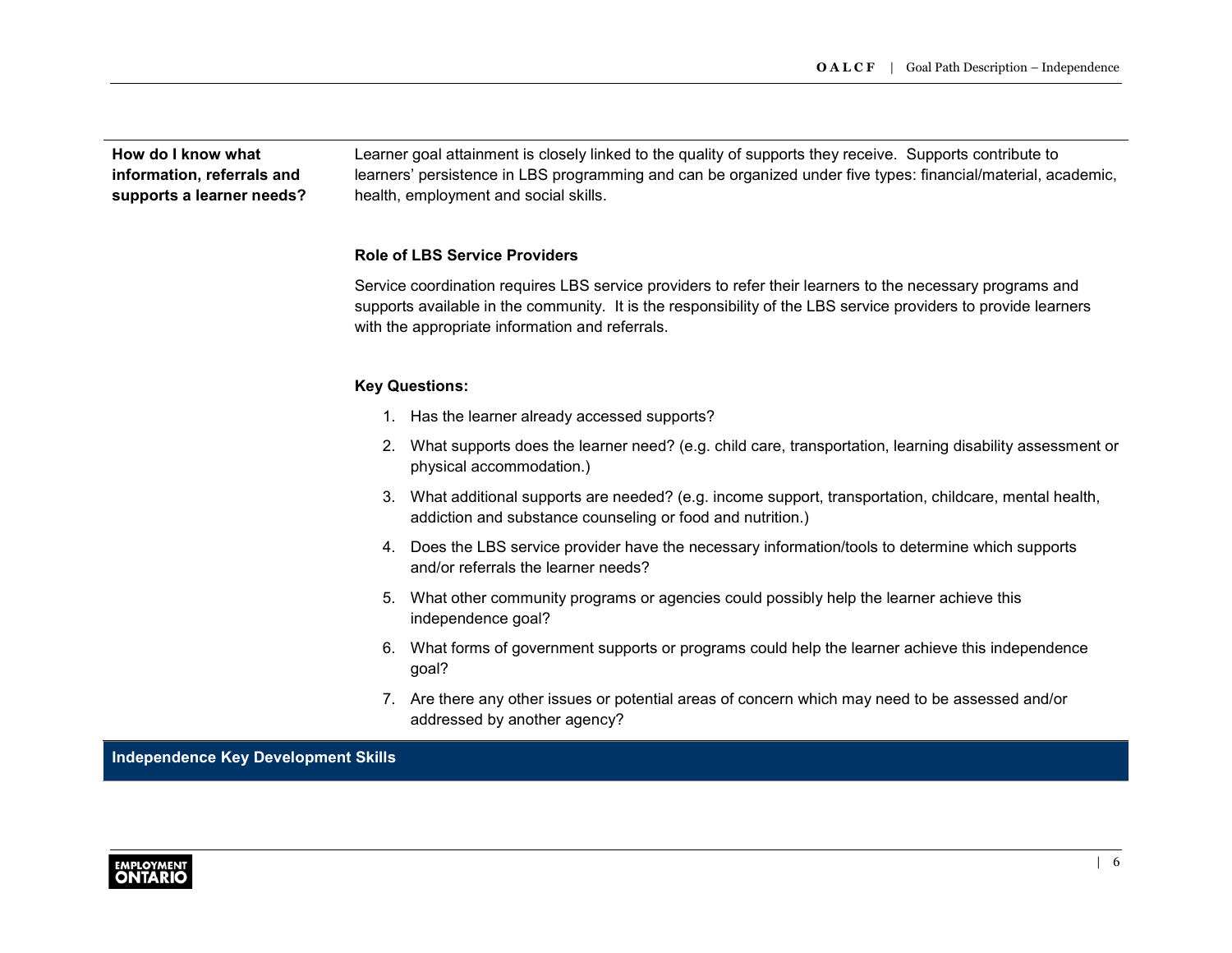Learners need to develop all six OALCF competencies (*Find and Use Information*, *Communicate Ideas and Information*, *Understand and Use Numbers*, *Use Digital Technology, Manage Learning and Engage with Others*) to achieve their goals. The Key Development Skills below list the specific skills a learner needs to develop an independence goal. These skills were drawn from goal path-specific research and development projects conducted in Ontario.

To review the six competencies in the OALCF please visit [http://www.tcu.gov.on.ca/eng/eopg/oalcf/tools-and-resources.html.](http://www.tcu.gov.on.ca/eng/eopg/oalcf/tools-and-resources.html)

| <b>Self-Management Key</b><br><b>Development Skills</b> | <b>Self-Governing Skills:</b>                                                  |
|---------------------------------------------------------|--------------------------------------------------------------------------------|
|                                                         | sets goals<br>$\bullet$                                                        |
|                                                         | makes decisions<br>$\bullet$                                                   |
|                                                         | takes responsibility<br>$\bullet$                                              |
|                                                         | motivates self<br>$\bullet$                                                    |
|                                                         | identifies self – knows and understands abilities and limitations<br>$\bullet$ |
|                                                         | <b>Advocates on Behalf of Self:</b>                                            |
|                                                         | acts self-confidently<br>$\bullet$                                             |
|                                                         | know rights<br>$\bullet$                                                       |
|                                                         | uses strategies to build and maintain self-esteem<br>$\bullet$                 |
|                                                         | understands own learning style<br>$\bullet$                                    |
|                                                         | understands the value of learning<br>$\bullet$                                 |
|                                                         | assesses and reflects upon self<br>$\bullet$                                   |
|                                                         | identifies/recognizes transferable skills<br>$\bullet$                         |
|                                                         | <b>Working with Others:</b>                                                    |
|                                                         | understands and follows situational etiquette<br>$\bullet$                     |
|                                                         | respects others' views<br>$\bullet$                                            |
|                                                         | uses appropriate body language<br>$\bullet$                                    |
|                                                         | negotiates<br>$\bullet$                                                        |

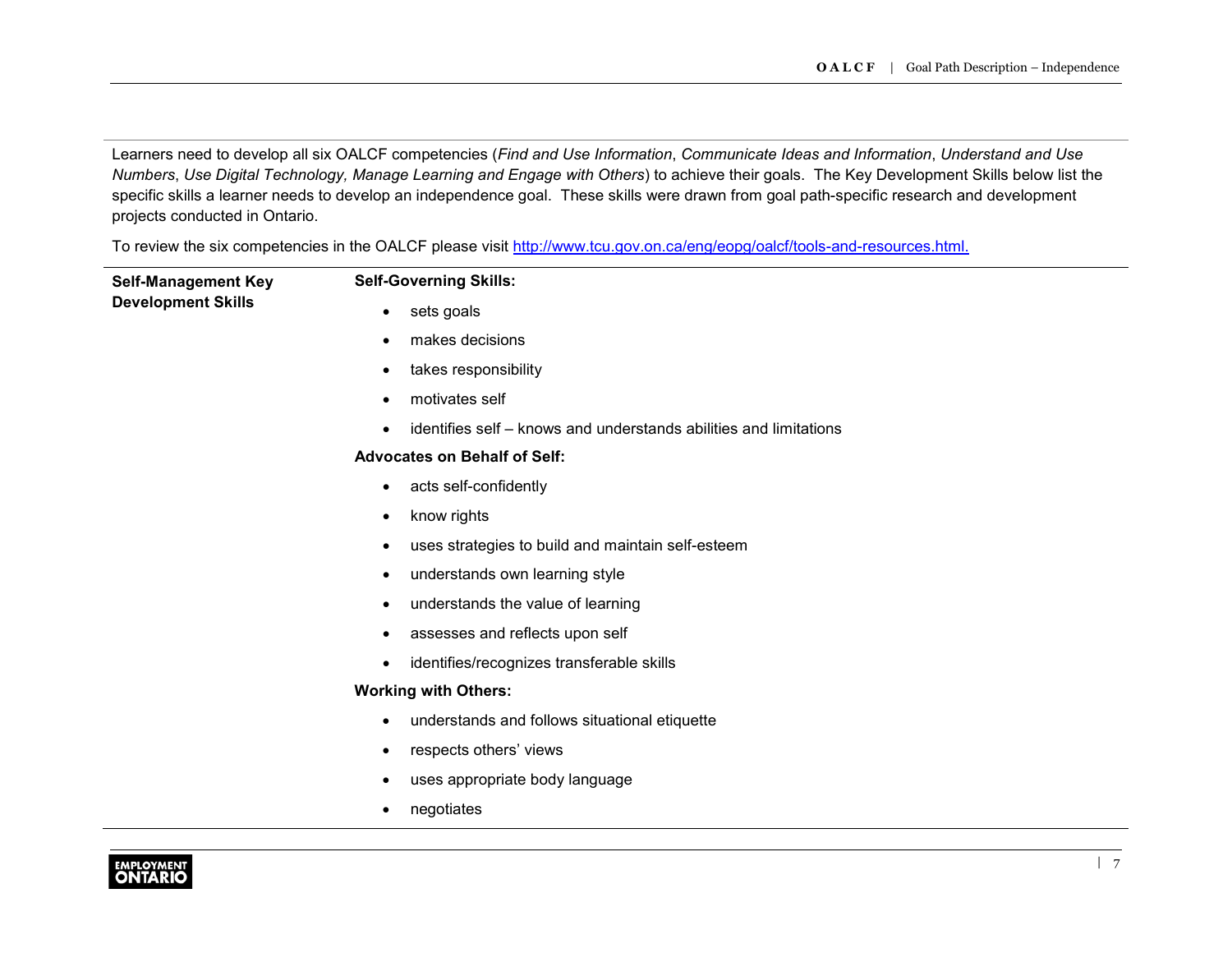|                                 | resolves conflict<br>$\bullet$                                                                                                                    |
|---------------------------------|---------------------------------------------------------------------------------------------------------------------------------------------------|
|                                 | participates in teamwork<br>$\bullet$                                                                                                             |
|                                 | communicates effectively<br>٠                                                                                                                     |
|                                 | expresses feelings and opinions<br>$\bullet$                                                                                                      |
|                                 | <b>Organizational Skills:</b>                                                                                                                     |
|                                 | manages time<br>$\bullet$                                                                                                                         |
|                                 | sets priorities<br>$\bullet$                                                                                                                      |
|                                 | plans ahead/is prepared<br>$\bullet$                                                                                                              |
|                                 | exercises thinking skills<br>$\bullet$                                                                                                            |
|                                 | solves problems<br>$\bullet$                                                                                                                      |
|                                 | understands and uses strategies<br>$\bullet$                                                                                                      |
| <b>Academic Key Development</b> | Reading:                                                                                                                                          |
| <b>Skills</b>                   | uses various decoding skills (e.g. alphabet recognition, phonics, knowledge of word parts, recognition<br>of sight words, etc.)                   |
|                                 | uses punctuation, pictures/illustrations, context cues and personal experience to understand text<br>$\bullet$                                    |
|                                 | follows simple written instructions<br>$\bullet$                                                                                                  |
|                                 | Is able to scan a short text to find a key piece of information<br>$\bullet$                                                                      |
|                                 | reads and demonstrates an understanding of a short text using basic reading strategies, personal<br>٠<br>experience, simple forms and conventions |
|                                 | retells a story in the correct sequence<br>$\bullet$                                                                                              |
|                                 | makes simple inferences and predictions<br>$\bullet$                                                                                              |
|                                 | distinguishes between fact, fiction and opinion<br>$\bullet$                                                                                      |
|                                 |                                                                                                                                                   |
|                                 | <b>Document Use:</b>                                                                                                                              |

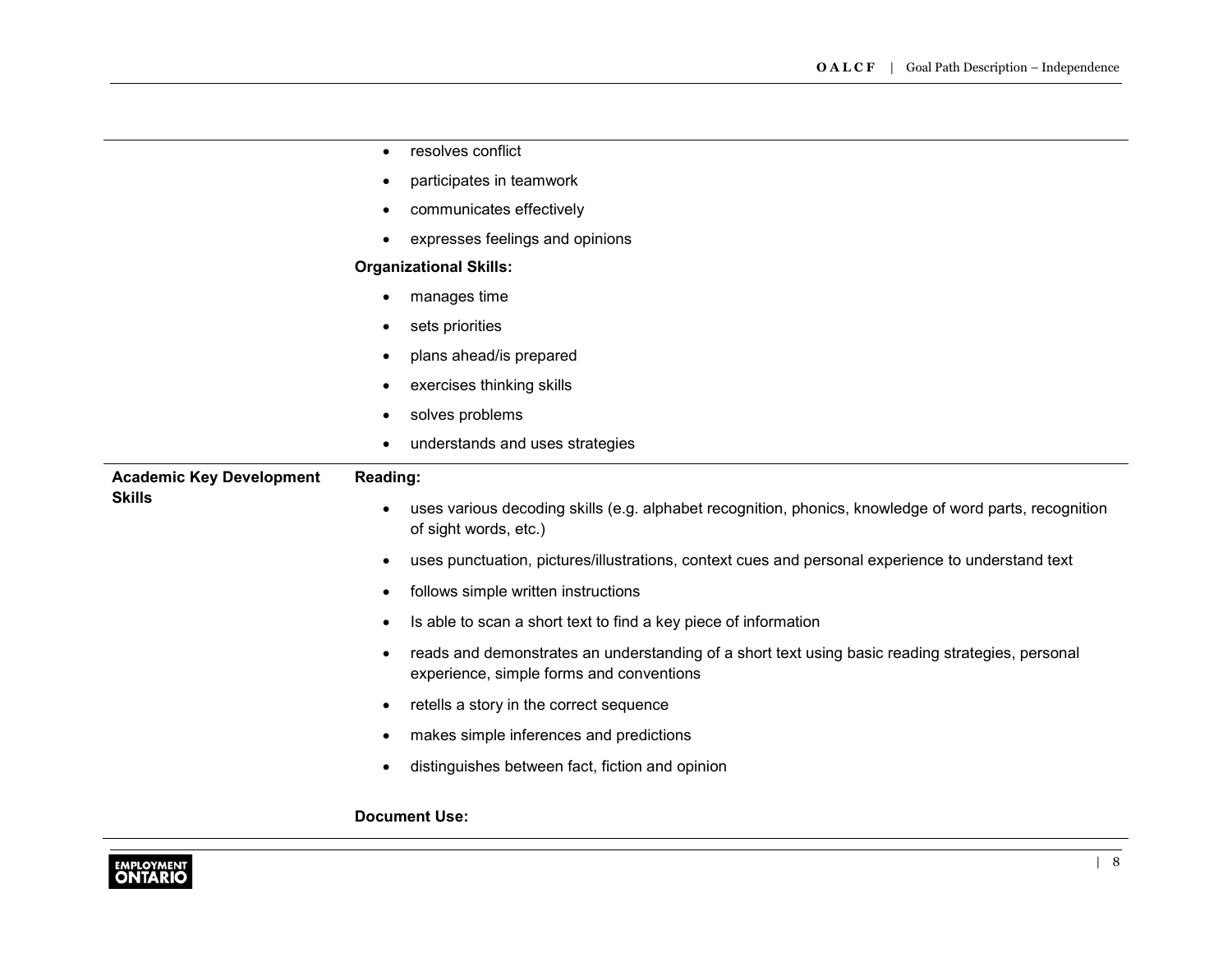- reads and completes forms with detailed personal information
- reads and writes lists, sentences and short paragraphs
- reads short documents and answers simple comprehension questions
- reads and understands simple instructions
- uses and understands simple visual materials to support written text
- understands and uses common writing mechanics (e.g. capitals for pronouns, apostrophes in contractions, commas for lists, common abbreviations, etc.)
- interprets simple signs and symbols that are found every day or are related to specific goals

#### **Numeracy:**

|                                                    | reads and writes numbers found everyday, numerically and in words<br>$\bullet$                            |
|----------------------------------------------------|-----------------------------------------------------------------------------------------------------------|
|                                                    | estimates costs for making simple purchases<br>$\bullet$                                                  |
|                                                    | uses basic math operations to solve simple real life problems<br>$\bullet$                                |
|                                                    | measures length, perimeter, area, capacity, time and temperature using common standard units<br>$\bullet$ |
|                                                    | describes the relationships between units of measure<br>$\bullet$                                         |
|                                                    | interprets data on graphs and tables and expresses understanding<br>$\bullet$                             |
|                                                    | uses a calculator<br>$\bullet$                                                                            |
| <b>Additional Key Development</b><br><b>Skills</b> | Soft Skills, Thinking Skills, People Skills:                                                              |
|                                                    | uses critical thinking skills<br>$\bullet$                                                                |
|                                                    | makes wise decisions<br>$\bullet$                                                                         |
|                                                    | has strategies to solve a wide range of problems<br>$\bullet$                                             |
|                                                    | makes arrangements to meet needs (e.g. child care, transportation etc.)<br>$\bullet$                      |
|                                                    | prioritizes, organizes and manages tasks<br>$\bullet$                                                     |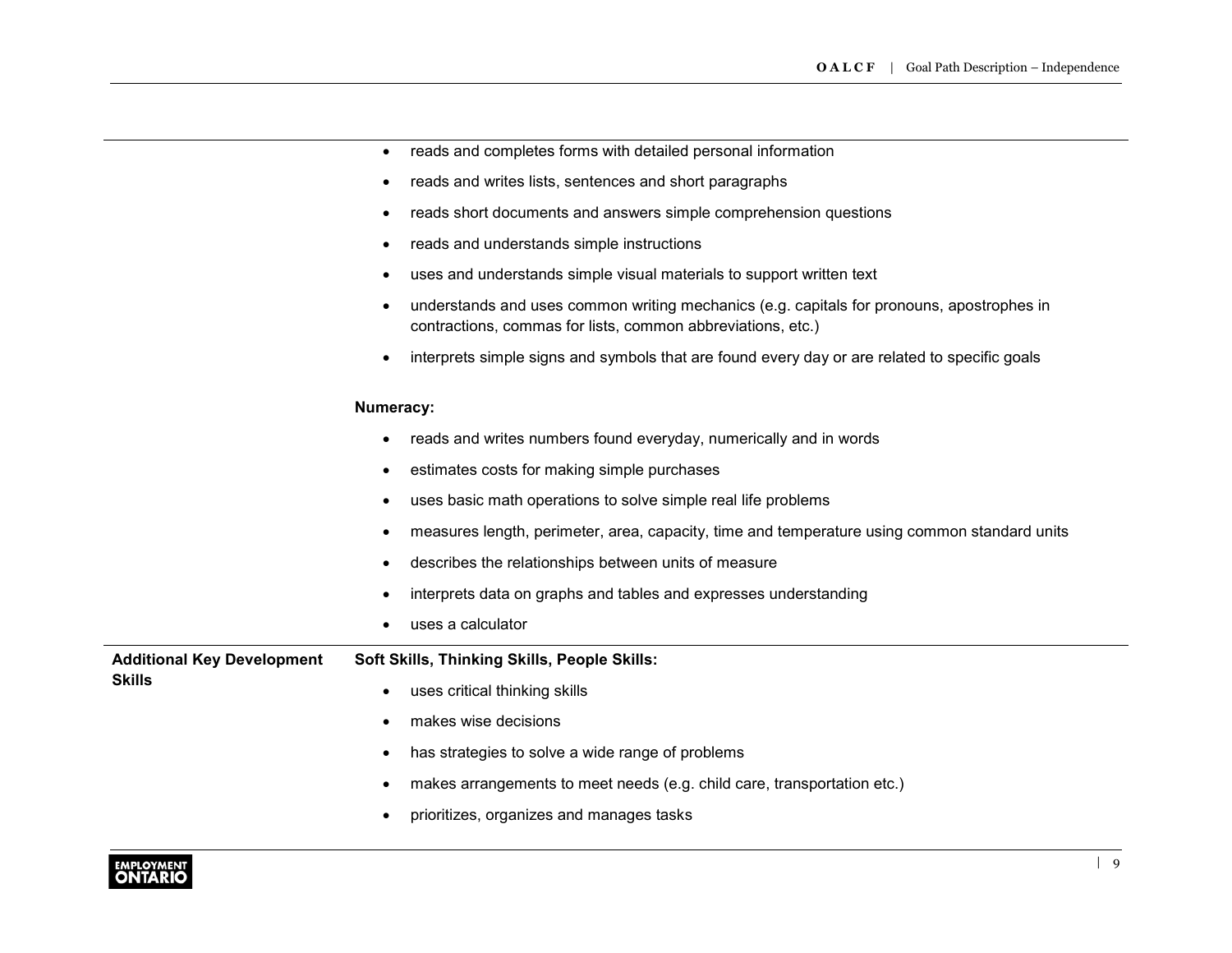- copes with change
- makes positive social connections
- shows respect for others
- offers and receives constructive criticism
- uses positive strategies for handling stress